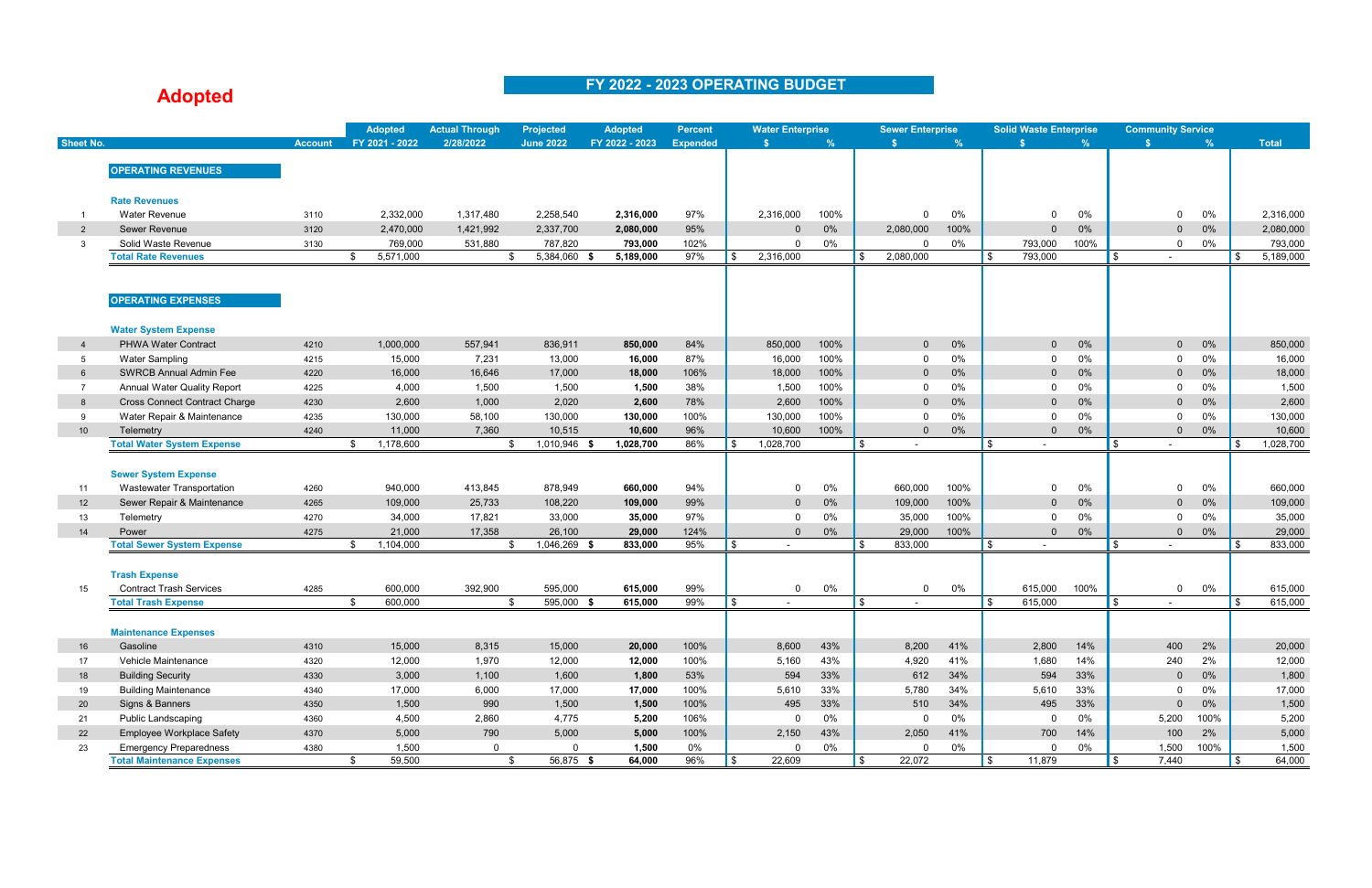### **FY 2022 - 2023 OPERATING BUDGET**

# **Adopted**

|                  |                                              |                | <b>Adopted</b>     | <b>Actual Through</b> | <b>Projected</b>     | <b>Adopted</b> | <b>Percent</b>  |      | <b>Water Enterprise</b> |      |            | <b>Sewer Enterprise</b> |      | <b>Solid Waste Enterprise</b> |      |          | <b>Community Service</b> |       |          |              |
|------------------|----------------------------------------------|----------------|--------------------|-----------------------|----------------------|----------------|-----------------|------|-------------------------|------|------------|-------------------------|------|-------------------------------|------|----------|--------------------------|-------|----------|--------------|
| <b>Sheet No.</b> |                                              | <b>Account</b> | FY 2021 - 2022     | 2/28/2022             | <b>June 2022</b>     | FY 2022 - 2023 | <b>Expended</b> |      | $\mathbf{s}$            | $\%$ |            |                         | $\%$ | -\$                           | $\%$ |          |                          | $\%$  |          | <b>Total</b> |
|                  |                                              |                |                    |                       |                      |                |                 |      |                         |      |            |                         |      |                               |      |          |                          |       |          |              |
|                  | <b>Salaries &amp; Benefits</b>               |                |                    |                       |                      |                |                 |      |                         |      |            |                         |      |                               |      |          |                          |       |          |              |
| 24               | <b>Regular Salaries</b>                      | 4400           | 769,000            | 542,869               | 780,000              | 769,000        | 101%            |      | 299,910                 | 39%  |            | 307,600                 | 40%  | 146,110                       | 19%  |          | 15,380                   | 2%    |          | 769,000      |
| 25               | Payroll Taxes                                | 4500           | 33,000             | 8,100                 | 12,380               | 14,000         | 38%             |      | 5,460                   | 39%  |            | 5,600                   | 40%  | 2,660                         | 19%  |          | 280                      | 2%    |          | 14,000       |
| 26               | Group Insurance                              | 4525           | 140,000            | 101,919               | 139,468              | 157,000        | 100%            |      | 61,230                  | 39%  |            | 62,800                  | 40%  | 29,830                        | 19%  |          | 3,140                    | 2%    |          | 157,000      |
| 27               | <b>Retirement Benefits</b>                   | 4550           | 95,400             | 64,650                | 99,000               | 104,000        | 104%            |      | 40,560                  | 39%  |            | 41,600                  | 40%  | 19,760                        | 19%  |          | 2,080                    | 2%    |          | 104,000      |
| 28               | Uniforms                                     | 4575           | 5,100              | 1,645                 | 4,500                | 5,500          | 88%             |      | 2,365                   | 43%  |            | 2,255                   | 41%  | 770                           | 14%  |          | 110                      | 2%    |          | 5,500        |
| 29               | Workers' Comp Insurance                      | 4600           | 12,500             | 9,543                 | 12,500               | 13,500         | 100%            |      | 5,265                   | 39%  |            | 5,400                   | 40%  | 2,565                         | 19%  |          | 270                      | 2%    |          | 13,500       |
| 30               | <b>Employee Education</b>                    | 4650           | 18,000             | 7,695                 | 13,000               | 14,000         | 72%             |      | 5,460                   | 39%  |            | 5,600                   | 40%  | 2,660                         | 19%  |          | 280                      | 2%    |          | 14,000       |
|                  | <b>Total Salaries &amp; Benefits</b>         |                | 1,073,000<br>-\$   |                       | 1,060,848<br>\$      | 1,077,000      | 99%             | \$   | 420,250                 |      | \$         | 430,855                 |      | 204,355<br>l \$               |      | <b>S</b> | 21,540                   |       | \$       | 1,077,000    |
|                  |                                              |                |                    |                       |                      |                |                 |      |                         |      |            |                         |      |                               |      |          |                          |       |          |              |
|                  | <b>Administrative Expenses</b>               |                |                    |                       |                      |                |                 |      |                         |      |            |                         |      |                               |      |          |                          |       |          |              |
| 31               | <b>Regular Board Payments</b>                | 5010           | 10,000             | 4,760                 | 7,000                | 10,000         | 70%             |      | 3,900                   | 39%  |            | 4,000                   | 40%  | 1.900                         | 19%  |          | 200                      | 2%    |          | 10,000       |
| 32               | <b>Special Board Meetings</b>                | 5020           | 3,000              | 850                   | 2,000                | 3,000          | 67%             |      | 1,170                   | 39%  |            | 1,200                   | 40%  | 570                           | 19%  |          | 60                       | 2%    |          | 3,000        |
| 33               | <b>Board/ Committee Expenses</b>             | 5030           | 2,000              | 60                    | 1,915                | 2,000          | 96%             |      | 780                     | 39%  |            | 800                     | 40%  | 380                           | 19%  |          | 40                       | 2%    |          | 2,000        |
| 34               | <b>Board Conferences &amp; Seminars</b>      | 5040           | 5,000              | $\mathbf 0$           | 2,000                | 5,000          | 40%             |      | 1,950                   | 39%  |            | 2,000                   | 40%  | 950                           | 19%  |          | 100                      | 2%    |          | 5,000        |
| 35               | Travel & Lodging                             | 5050           | 8,500              | $\mathbf 0$           | 4,000                | 8,500          | 47%             |      | 3,315                   | 39%  |            | 3,400                   | 40%  | 1,615                         | 19%  |          | 170                      | 2%    |          | 8,500        |
| 36               | <b>District Dues &amp; Memberships</b>       | 5100           | 25,000             | 24,873                | 25,125               | 27,000         | 101%            |      | 10,182                  | 38%  |            | 10,781                  | 40%  | 5,809                         | 22%  |          | 228                      | 1%    |          | 27,000       |
| 37               | <b>Office Supplies</b>                       | 5210           | 8,000              | 1,447                 | 8,000                | 8,000          | 100%            |      | 2,640                   | 33%  |            | 2,720                   | 34%  | 2,640                         | 33%  |          | $\Omega$                 | 0%    |          | 8,000        |
| 38               | On-Line Bill Paying                          | 5215           | 6,000              | 2,241                 | 5,000                | 6,000          | 83%             |      | 2,460                   | 41%  |            | 2,640                   | 44%  | 900                           | 15%  |          | $\Omega$                 | 0%    |          | 6,000        |
| 39               | Communications                               | 5220           | 23,000             | 11,654                | 23,525               | 25,000         | 102%            |      | 8,250                   | 33%  |            | 8,500                   | 34%  | 8,250                         | 33%  |          | $\Omega$                 | 0%    |          | 25,000       |
| 40               | <b>Printing &amp; Publications</b>           | 5230           | 6,000              | $\overline{0}$        | 6,000                | 6,000          | 100%            |      | 1,980                   | 33%  |            | 2,040                   | 34%  | 1,980                         | 33%  |          | $\Omega$                 | 0%    |          | 6,000        |
| 41               | Postage & Shipping                           | 5240           | 12,000             | 8,500                 | 12,000               | 12,000         | 100%            |      | 3,960                   | 33%  |            | 4,080                   | 34%  | 3,960                         | 33%  |          | $\Omega$                 | 0%    |          | 12,000       |
| 42               | Miscellaneous Office Expense                 | 5250           | 15,500             | 7,000                 | 15,500               | 16,400         | 100%            |      | 6,664                   | 41%  |            | 7,096                   | 43%  | 2,580                         | 16%  |          | 60                       | 0%    |          | 16,400       |
| 43               | <b>Office Utilities</b>                      | 5260           | 3,800              | 2,200                 | 3,500                | 3,800          | 92%             |      | 1,254                   | 33%  |            | 1,292                   | 34%  | 1,254                         | 33%  |          | $\Omega$                 | 0%    |          | 3,800        |
| 44               | Office Equipment Maintenance                 | 5290           | 7,000              | 3,200                 | 7,000                | 7.000          | 100%            |      | 2,310                   | 33%  |            | 2,380                   | 34%  | 2,310                         | 33%  |          | $\Omega$                 | 0%    |          | 7,000        |
| 45               | <b>Capital Replacement</b>                   | 5295           | 8,000              | $\mathbf 0$           | 8,000                | 8,000          | 100%            |      | 2,640                   | 33%  |            | 2,720                   | 34%  | 2,640                         | 33%  |          | $\Omega$                 | 0%    |          | 8,000        |
| 46               | Insurance                                    | 5400           | 41,000             | 31,000                | 36,900               | 37,000         | 90%             |      | 15,170                  | 41%  |            | 16,280                  | 44%  | 5,550                         | 15%  |          | $\Omega$                 | 0%    |          | 37,000       |
| 47               | <b>Legal Services</b>                        | 5510           | 60,000             | 12,000                | 40,000               | 60,000         | 67%             |      | 36,400                  | 61%  |            | 17,600                  | 29%  | 6,000                         | 10%  |          | $\Omega$                 | 0%    |          | 60,000       |
| 48               | <b>Accounting Services</b>                   | 5520           | 50,000             | 20,000                | 50,000               | 50,000         | 100%            |      | 20,500                  | 41%  |            | 22,000                  | 44%  | 7,500                         | 15%  |          | $\Omega$                 | 0%    |          | 50,000       |
| 49               | <b>Computer Services &amp; Subscriptions</b> | 5530           | 46,000             | 18,300                | 46,000               | 47,000         | 100%            |      | 19,270                  | 41%  |            | 20,680                  | 44%  | 7,050                         | 15%  |          | $\Omega$                 | 0%    |          | 47,000       |
| 50               | <b>Engineering Services</b>                  | 5540           | 75,000             | 29,000                | 60,000               | 75,000         | 80%             |      | 30,750                  | 41%  |            | 33,000                  | 44%  | 11,250                        | 15%  |          | $\Omega$                 | 0%    |          | 75,000       |
| 51               | Bank & Trustee Fees                          | 5560           | 4,000              | 2,540                 | 4,000                | 4.000          | 100%            |      | 1.640                   | 41%  |            | 1,760                   | 44%  | 600                           | 15%  |          | $\Omega$                 | 0%    |          | 4,000        |
| 52               | <b>Other Professional Services</b>           | 5565           | 10,000             | 1,400                 | 10,000               | 10,000         | 100%            |      | 4,100                   | 41%  |            | 4,400                   | 44%  | 1,500                         | 15%  |          | $\overline{0}$           | $0\%$ |          | 10,000       |
| 53               | <b>Legal Notices Publication</b>             | 5600           | 7,000              | 515                   | 1,500                | 7,000          | 21%             |      | 2,310                   | 33%  |            | 2,380                   | 34%  | 2,310                         | 33%  |          | $\Omega$                 | 0%    |          | 7,000        |
| 54               | Public Information & Outreach                | 5650           | 10,000             | $\mathbf{0}$          | 5,000                | 10,000         | 50%             |      | 3,300                   | 33%  |            | 3,400                   | 34%  | 3,300                         | 33%  |          | $\overline{0}$           | 0%    |          | 10,000       |
|                  | <b>Total Administrative Expenses</b>         |                | \$<br>445,800      |                       | \$<br>383,965 \$     | 447,700        | 86%             | I \$ | 186,895                 |      | \$         | 177,149                 |      | 82,798<br>I \$                |      | <b>S</b> | 858                      |       | <b>S</b> | 447,700      |
|                  |                                              |                |                    |                       |                      |                |                 |      |                         |      |            |                         |      |                               |      |          |                          |       |          |              |
|                  | <b>TOTAL OPERATING EXPENSES</b>              |                | 4,460,900 \$<br>\$ | $-$ \$                | 4,153,903 \$         | 4,065,400      |                 | \$   | 1,658,454               |      | \$         | 1,463,076               |      | 914,032<br>- \$               |      | - \$     | 29,838                   |       | \$       | 4,065,400    |
|                  |                                              |                |                    |                       |                      |                |                 |      |                         |      |            |                         |      |                               |      |          |                          |       |          |              |
|                  | <b>NET OPERATING INCOME</b>                  |                | \$<br>1,110,100    |                       | $1,230,157$ \$<br>\$ | 1,123,600      |                 | ՛\$  | 657,546                 |      | $\sqrt{2}$ | 616,924                 |      | <b>S</b><br>(121, 032)        |      | ∥\$      | (29, 838)                |       | \$       | 1,123,600    |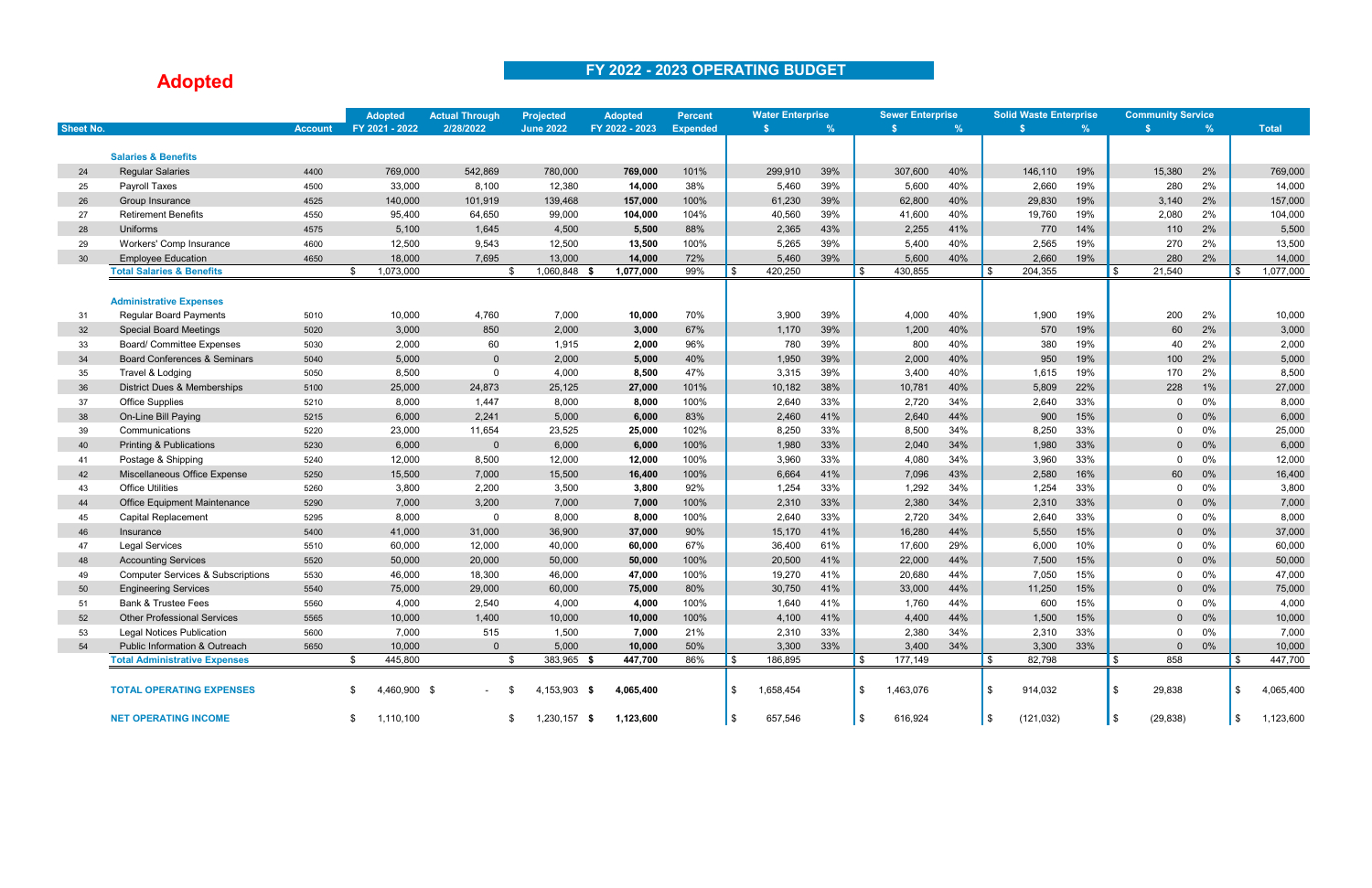### **FY 2022 - 2023 OPERATING BUDGET**

# **Adopted**

|                  |                                               |                | <b>Adopted</b>   | <b>Actual Through</b> | Projected            | <b>Adopted</b> | Percent         |            | <b>Water Enterprise</b> |      |               | <b>Sewer Enterprise</b> |      |          | <b>Solid Waste Enterprise</b> |               |          | <b>Community Service</b> |               |                          |                |
|------------------|-----------------------------------------------|----------------|------------------|-----------------------|----------------------|----------------|-----------------|------------|-------------------------|------|---------------|-------------------------|------|----------|-------------------------------|---------------|----------|--------------------------|---------------|--------------------------|----------------|
| <b>Sheet No.</b> |                                               | <b>Account</b> | FY 2021 - 2022   | 2/28/2022             | <b>June 2022</b>     | FY 2022 - 2023 | <b>Expended</b> |            | S                       | $\%$ |               |                         | $\%$ |          |                               | $\frac{9}{6}$ |          |                          | $\frac{9}{6}$ |                          | <b>Total</b>   |
|                  |                                               |                |                  |                       |                      |                |                 |            |                         |      |               |                         |      |          |                               |               |          |                          |               |                          |                |
|                  | <b>OTHER REVENUES</b>                         |                |                  |                       |                      |                |                 |            |                         |      |               |                         |      |          |                               |               |          |                          |               |                          |                |
| 55               | <b>Interest Earnings</b>                      | 6100           | 90,000           | 50,000                | 100,000              | 90,000         | 111%            |            | 31,500                  | 35%  |               | 49,500                  | 55%  |          | 9,000                         | 10%           |          | $\Omega$                 | $0\%$         |                          | 90,000         |
| 56               | <b>Penalty Revenue</b>                        | 6200           | 25,000           | $\mathbf 0$           | 10,000               | 25,000         | 40%             |            | 2,500                   | 10%  |               | 2,500                   | 10%  |          | 2,500                         | 10%           |          | 17,500                   | 70%           |                          | 25,000         |
| 57               | Secured & Unsecured Taxes                     | 6320           | 80,000           | 51,000                | 80,000               | 80,000         | 100%            |            | 0                       | 0%   |               | $\Omega$                | 0%   |          | 0                             | 0%            |          | 80,000                   | 100%          |                          | 80,000         |
|                  | <b>TOTAL OTHER REVENUES</b>                   |                | 195,000<br>\$    |                       | 190,000 \$<br>\$     | 195,000        | 97%             | - \$       | 34,000                  |      | \$            | 52,000                  |      | <b>S</b> | 11,500                        |               | <b>S</b> | 97,500                   |               | <b>S</b>                 | 195,000        |
|                  | <b>DEBT OBLIGATIONS</b>                       |                |                  |                       |                      |                |                 |            |                         |      |               |                         |      |          |                               |               |          |                          |               |                          |                |
| 58               | 2012 Water Revenue Bonds                      | 2805           | 313,000          | 312,864               | 312,864              | $\mathbf{0}$   | 100%            |            | $\overline{0}$          | 100% |               | $\overline{0}$          | 0%   |          | $\mathbf{0}$                  | 0%            |          | $\mathbf{0}$             | 0%            |                          | $\overline{0}$ |
| 59               | 2016 Sewer Refunding Bonds                    | 2855           | 220,000          | 219,397               | 219,397              | 222,000        | 100%            |            | $\mathbf{0}$            | 0%   |               | 222,000                 | 100% |          | $\mathbf{0}$                  | 0%            |          | $\mathbf 0$              | 0%            |                          | 222,000        |
| 60               | <b>CSDA Loan - Smart Meter Project</b>        | 2700           | 85,000           | 85,000                | 85,000               | 85,000         |                 |            | 41,225                  | 49%  |               | 43,775                  | 52%  |          | $\mathbf{0}$                  | 0%            |          | $\mathbf 0$              | $0\%$         |                          | 85,000         |
|                  | <b>TOTAL DEBT OBLIGATION</b>                  |                | 533,000<br>\$    |                       | 532,261<br>\$        | 307,000        | 100%            | -\$        | 41,225                  |      | \$            | 265,775                 |      | l \$     |                               |               |          |                          |               | \$                       | 307,000        |
|                  | <b>OTHER BUDGET ITEMS</b>                     |                |                  |                       |                      |                |                 |            |                         |      |               |                         |      |          |                               |               |          |                          |               |                          |                |
| 61               | <b>Allocation of Community Service</b>        | N/A            | 1,000            | $\mathbf 0$           | $\overline{0}$       | 1,000          | 0%              |            | 485                     | 49%  |               | 515                     | 52%  |          | $\mathbf{0}$                  | 0%            |          | (1,000)                  | $0\%$         |                          | $\overline{0}$ |
|                  | <b>TOTAL OTHER BUDGET ITEMS</b>               |                | 1,000<br>\$      |                       | \$<br>$\blacksquare$ | 1,000<br>- \$  |                 | $\sqrt{3}$ | 485                     |      | $\sqrt[6]{3}$ | 515                     |      | <b>S</b> |                               |               | <b>S</b> | (1,000)                  |               | $\vert \mathsf{s} \vert$ |                |
|                  |                                               |                |                  |                       |                      |                |                 |            |                         |      |               |                         |      |          |                               |               |          |                          |               |                          |                |
|                  | <b>AVAILABLE FOR CAPITAL &amp; RESERVES</b>   |                | 771,100 \$<br>\$ | $\sim$                | 887,896 \$<br>- \$   | 1,010,600      |                 | \$         | 649,836                 |      | \$            | 402,634                 |      | \$       | (109, 532)                    |               | <b>S</b> | 68,662                   |               | \$                       | 1,011,600      |
|                  |                                               |                |                  |                       |                      |                |                 |            |                         |      |               |                         |      |          |                               |               |          |                          |               |                          |                |
|                  | <b>RESERVE CONTRIBUTIONS</b>                  |                |                  |                       |                      |                |                 |            |                         |      |               |                         |      |          |                               |               |          |                          |               |                          |                |
|                  |                                               |                |                  |                       |                      |                |                 |            |                         |      |               |                         |      |          |                               |               |          |                          |               |                          |                |
|                  | <b>Unrestricted</b>                           |                |                  |                       |                      |                |                 |            |                         |      |               |                         |      |          |                               |               |          |                          |               |                          |                |
|                  | Water                                         |                |                  |                       |                      |                |                 |            | 0                       |      |               | 0                       |      |          | 0                             |               |          | $\mathbf{0}$             |               |                          |                |
|                  | Sewer                                         |                |                  |                       |                      |                |                 |            | $\mathbf 0$             |      |               | $\mathbf{0}$            |      |          | $\mathbf{0}$                  |               |          | $\Omega$                 |               |                          | $\Omega$       |
|                  | Solid Waste                                   |                |                  |                       |                      |                |                 |            | 0                       |      |               | 0                       |      |          | 0                             |               |          | $\Omega$                 |               |                          | $\Omega$       |
|                  | <b>Community Reserves</b>                     |                |                  |                       |                      |                |                 |            | $\mathbf{0}$            |      |               | $\overline{0}$          |      |          | $\Omega$                      |               |          | 68,662                   |               |                          | 68,662         |
|                  | <b>Total Unrestricted Contributions</b>       |                |                  |                       |                      |                |                 | \$         | $\sim$                  |      | \$            |                         |      | l \$     |                               |               | l \$     | 68,662                   |               | \$                       | 68,662         |
|                  |                                               |                |                  |                       |                      |                |                 |            |                         |      |               |                         |      |          |                               |               |          |                          |               |                          |                |
|                  | <b>Board Restricted</b>                       |                |                  |                       |                      |                |                 |            |                         |      |               |                         |      |          |                               |               |          |                          |               |                          |                |
|                  | <b>Water Operations Reserve</b>               |                |                  |                       |                      |                |                 |            | 0                       |      |               | $\mathbf 0$             |      |          | $\mathbf 0$                   |               |          | $\mathbf 0$              |               |                          | $\mathbf 0$    |
|                  | Water Rate Stabilization                      |                |                  |                       |                      |                |                 |            | $\mathbf{0}$            |      |               | $\Omega$                |      |          | $\mathbf{0}$                  |               |          | $\Omega$                 |               |                          | $\Omega$       |
|                  | <b>Water Capital Reserve</b>                  |                |                  |                       |                      |                |                 |            | 649,836                 |      |               | 0                       |      |          | $\mathbf{0}$                  |               |          | $\mathbf{0}$             |               |                          | 649,836        |
|                  | <b>Sewer Operations Reserve</b>               |                |                  |                       |                      |                |                 |            | $\Omega$                |      |               | $\Omega$                |      |          | $\mathbf{0}$                  |               |          | $\mathbf{0}$             |               |                          | $\overline{0}$ |
|                  | Sewer Rate Stabilization                      |                |                  |                       |                      |                |                 |            | 0                       |      |               | $\Omega$                |      |          | $\mathbf 0$                   |               |          | $\Omega$                 |               |                          | $\mathbf 0$    |
|                  | Sewer Capital Reserve                         |                |                  |                       |                      |                |                 |            | $\mathbf 0$             |      |               | 402,634                 |      |          | $\Omega$                      |               |          | $\Omega$                 |               |                          | 402,634        |
|                  | Solid Waste Operations Reserve                |                |                  |                       |                      |                |                 |            | 0                       |      |               | $\Omega$                |      |          | $\Omega$                      |               |          | $\Omega$                 |               |                          | $\overline{0}$ |
|                  | Solid Waste Rate Stabilization                |                |                  |                       |                      |                |                 |            | $\overline{0}$          |      |               | $\mathbf 0$             |      |          | (109, 532)                    |               |          | $\mathbf{0}$             |               |                          | (109, 532)     |
|                  | Solid Waste Capital Reserve                   |                |                  |                       |                      |                |                 |            | $\mathbf 0$             |      |               |                         |      |          | $\mathbf{0}$                  |               |          | $\Omega$                 |               |                          | $\mathbf{0}$   |
|                  | <b>Total Board Restricted Contributions</b>   |                |                  |                       |                      |                |                 | l \$       | 649,836                 |      | \$            | 402,634                 |      | l \$     | (109, 532)                    |               | <b>S</b> | $\sim$                   |               | $\sqrt{3}$               | 942,938        |
|                  |                                               |                |                  |                       |                      |                |                 |            |                         |      |               |                         |      |          |                               |               |          |                          |               |                          |                |
|                  | <b>Outside Restricted</b><br>Water            |                |                  |                       |                      |                |                 |            | $\overline{0}$          |      |               | $\overline{0}$          |      |          | $\overline{0}$                |               |          | $\overline{0}$           |               |                          | $\mathbf 0$    |
|                  | Sewer                                         |                |                  |                       |                      |                |                 |            | $\mathbf 0$             |      |               | $\Omega$                |      |          | $\Omega$                      |               |          | $\Omega$                 |               |                          | $\Omega$       |
|                  | Solid Waste                                   |                |                  |                       |                      |                |                 |            | $\mathbf{0}$            |      |               | $\Omega$                |      |          | $\Omega$                      |               |          | $\Omega$                 |               |                          | $\Omega$       |
|                  | <b>Total Outside Restricted Contributions</b> |                |                  |                       |                      |                |                 | \$         | $\sim$                  |      | \$            | $\sim$                  |      | <b>S</b> |                               |               | -\$      | $\sim$                   |               | $\$\$                    |                |
|                  |                                               |                |                  |                       |                      |                |                 |            |                         |      |               |                         |      |          |                               |               |          |                          |               |                          | $\sim$         |
|                  | <b>AVAILABLE AFTER RESERVE CONTRIBUTIONS</b>  |                |                  |                       |                      |                |                 |            | \$0                     |      |               |                         |      |          | \$0                           |               |          | \$0                      |               |                          |                |
|                  |                                               |                |                  |                       |                      |                |                 |            |                         |      |               | \$0                     |      |          |                               |               |          |                          |               |                          | \$0            |